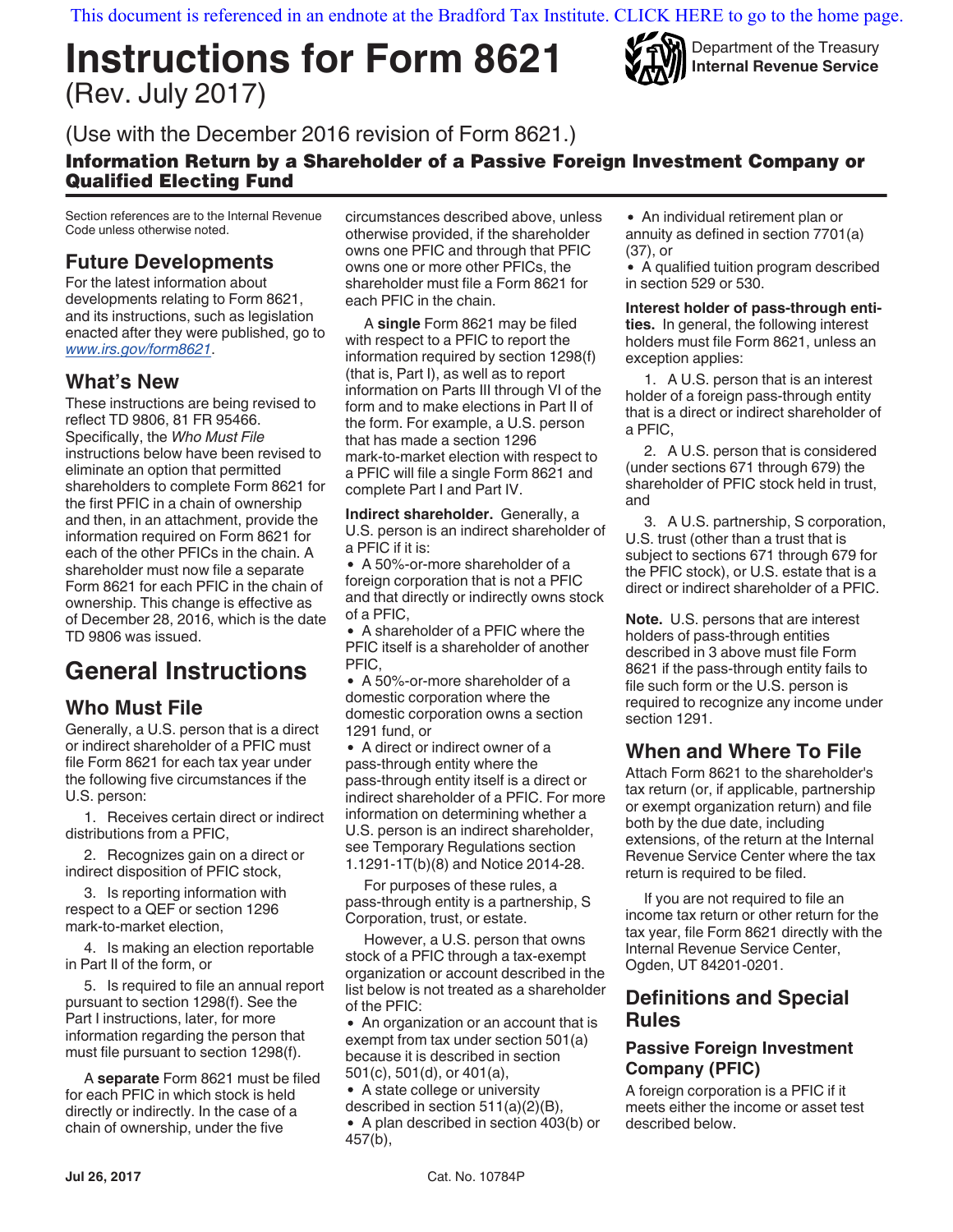1. **Income test.** 75% or more of the corporation's gross income for its taxable year is passive income (as defined in section 1297(b)).

2. **Asset test.** At least 50% of the average percentage of assets (determined under section 1297(e)) held by the foreign corporation during the taxable year are assets that produce passive income or that are held for the production of passive income.

**Basis for measuring assets.** When determining PFIC status using the asset test, a foreign corporation may use adjusted basis if:

1. The corporation is not publicly traded for the taxable year and

2. The corporation (a) is a controlled foreign corporation within the meaning of section 957 (CFC) or (b) makes an election to use adjusted basis.

Publicly traded corporations must use fair market value when determining PFIC status using the asset test.

**Look-thru rule.** When determining if a foreign corporation that owns at least 25% (by value) of the stock of another corporation is a PFIC, the foreign corporation is treated as if it held its proportionate share of the assets and received directly its proportionate share of the income of the 25%-or-more owned corporation.

**CFC overlap rule.** A 10% U.S. shareholder (defined in section 951(b)) that includes in income its pro rata share of subpart F income for stock of a CFC that is also a PFIC generally will not be subject to the PFIC provisions for the same stock during the qualified portion of the shareholder's holding period of the stock in the PFIC. This exception does not apply to option holders. For more information, see section 1297(d).

**Note.** The attribution rules of section 1298(a)(2)(B) will continue to apply even if the foreign corporation is not treated as a PFIC with respect to the shareholder under section 1297(d).

# **Qualified Electing Fund (QEF) Election**

A PFIC is a QEF if a U.S. person who is a direct or indirect shareholder of the PFIC elects (under section 1295(b)) to treat the PFIC as a QEF and complies with the requirements described in section  $1295(a)(2)$ . See the instructions for Election A later for information on making this election.

## **Tax Consequences for Shareholders of a QEF**

A shareholder of a QEF must annually include in gross income as ordinary income its pro rata share of the ordinary earnings of the QEF and as long-term capital gain its pro rata share of the net capital gain of the QEF.

The shareholder may elect to extend the time for payment of tax on its share of the undistributed earnings of the QEF (Election B) until the QEF election is terminated.

• If the QEF election is not made with respect to the first year of the shareholder's holding period in the PFIC, the shareholder may be able to make a deemed sale election (Election D) or deemed dividend election (Election E) (if eligible). If the shareholder properly makes a deemed sale election or deemed dividend election in connection with its QEF election, then the PFIC will become a pedigreed QEF (as defined in Regulations section 1.1291-9(j)(2)(ii)) with respect to the shareholder.

**Note.** A shareholder that receives a distribution from an unpedigreed QEF (defined in Regulations section  $1.1291-9(i)(2(iii))$  is also subject to the rules applicable to a shareholder of a section 1291 fund (see below).

**Basis adjustments.** A shareholder's basis in the stock of a QEF is increased by the earnings included in gross income and decreased by a distribution from the QEF to the extent of previously taxed amounts.

## **Section 1291 Fund**

A PFIC is a section 1291 fund if:

1. The shareholder did not elect to treat the PFIC as a QEF or make a mark-to-market election with respect to the PFIC or

2. The PFIC is an unpedigreed QEF (as defined in Regulations section 1.1291-9(j)(2)(iii)).

## **Tax Consequences for Shareholders of a Section 1291 Fund**

Shareholders of a section 1291 fund are subject to special rules when they receive an excess distribution (defined below) from, or recognize gain on the sale or disposition of the stock of, a section 1291 fund. A distribution may be partly or wholly an excess distribution. The entire amount of gain from the disposition of a section 1291 fund is treated as an excess distribution.

**Excess distributions.** An excess distribution is the part of the distribution received from a section 1291 fund in the current tax year that is greater than 125% of the average distributions received in respect of such stock by the shareholder during the 3 preceding tax years (or, if shorter, the portion of the shareholder's holding period before the current tax year). No part of a distribution received or deemed received during the first tax year of the shareholder's holding period of the stock will be treated as an excess distribution.

The excess distribution is determined on a per share basis and is allocated to each day in the shareholder's holding period of the stock. See section 1291(b) (3) for adjustments that are made when determining if a distribution is an excess distribution.

Portions of an excess distribution are treated differently. The portions allocated to the days in the current tax year and the shareholder's tax years in its holding period before the foreign corporation qualified as a PFIC (pre-PFIC years) are taxed as ordinary income. The portions allocated to the days in the shareholder's tax years (other than the current tax year) in its holding period when the foreign corporation was a PFIC are not included in income, but are subject to the separate tax and interest charge set forth in section 1291(c).

See the instructions for Part V, later.

**Exempt organizations.** If a shareholder of a PFIC is a tax exempt organization, the rules of section 1291 will apply only if a dividend from the PFIC would be taxable to the shareholder under subchapter F.

#### **Coordination of mark-to-market regimes with section 1291.**

Shareholders of a PFIC that is marked to market under section 1296 or any other Code provision may be subject to section 1291 in the first taxable year in which the shareholder marks to market the PFIC stock. See Regulations sections 1.1291-1(c)(4) and 1.1296-1(i).

## **Mark-to-Market Election**

A U.S. shareholder of a PFIC may elect to mark-to-market the PFIC stock under section 1296 if the stock is "marketable stock." See the instructions for Election C later for information on making this election.

**Marketable stock.** Marketable stock is: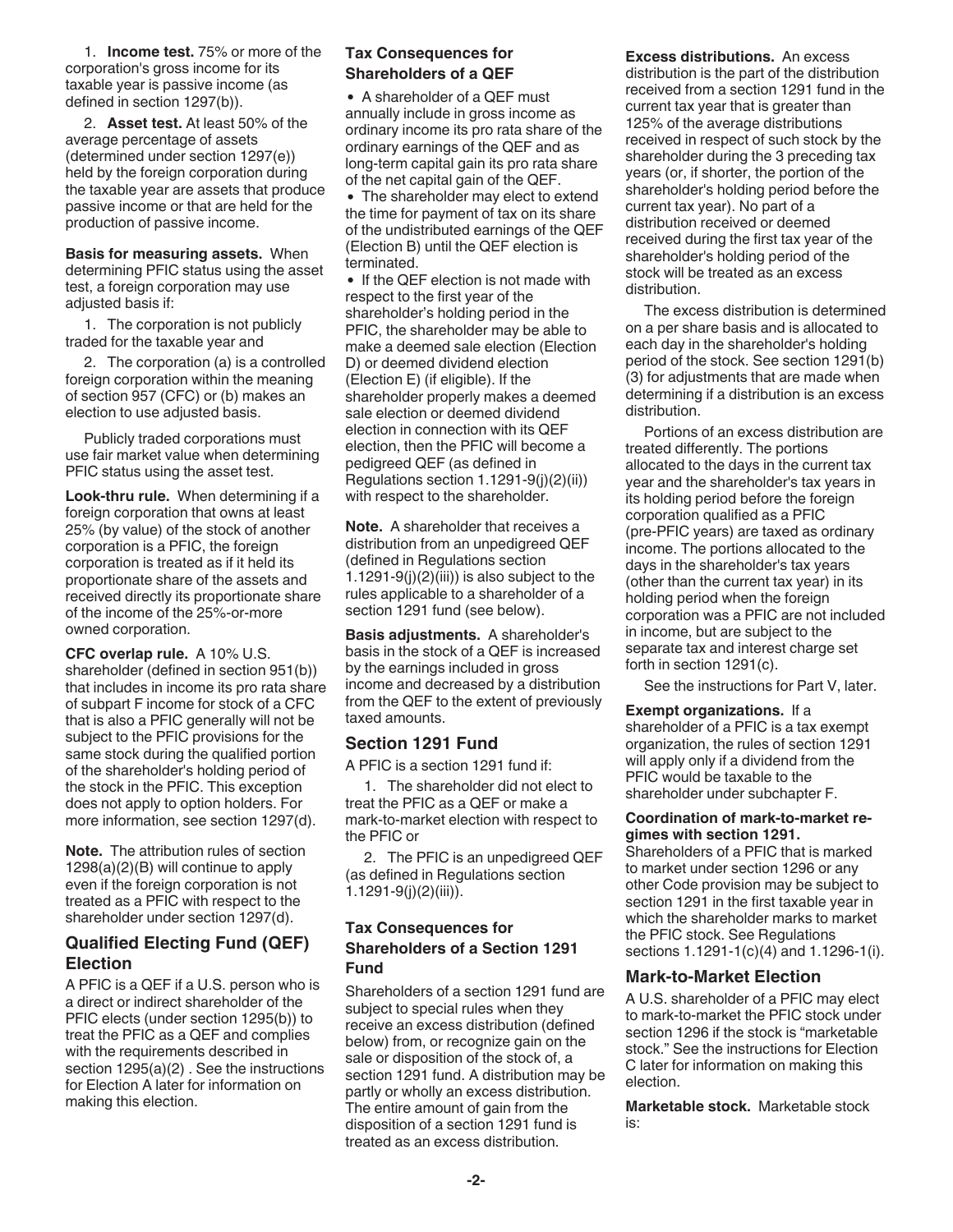• PFIC stock that is regularly traded (as defined in Regulations section 1.1296-2(b)) on:

1. A national securities exchange that is registered with the Securities and Exchange Commission (SEC),

2. The national market system established under section 11A of the Securities Exchange Act of 1934, or

3. A foreign securities exchange that is regulated or supervised by a governmental authority of the country in which the market is located and has the characteristics described in Regulations section 1.1296-2(c)(1)(ii).

Stock in certain PFICs described in Regulations section 1.1296-2(d).

For additional information, including special rules for RICs that own PFIC stock, see Regulations section 1.1296-1 and 1.1296-2.

#### **Tax Consequences**

After a PFIC shareholder elects to mark the stock to market under section 1296, the shareholder either:

1. Includes in income each year an amount equal to the excess, if any, of the fair market value of the PFIC stock as of the close of the taxable year over the shareholder's adjusted basis in such stock, or

2. Is allowed a deduction equal to the lesser of:

a. The excess, if any, of the adjusted basis of the PFIC stock over its fair market value as of the close of the tax year, or

b. The excess, if any, of the amount of mark-to-market gain included in the gross income of the PFIC shareholder for prior taxable years over the amount allowed such PFIC shareholder as a deduction for a loss with respect to such stock for prior taxable years.

See the instructions for Part II, Election C, and Part IV, later, for more information, including special rules that may apply in the year that a mark‐to‐ market election is made.

**Basis adjustment.** If the stock is held directly, the shareholder's adjusted basis in the PFIC stock is increased by the amount included in income and decreased by any deductions allowed. If the stock is owned indirectly through foreign entities, see Regulations section 1.1296-1(d)(2).

# **Additional Information Required**

**Reportable transaction disclosure statement.** A 10-percent shareholder (by vote or value) of a QEF also may be required to file Form 8886 if the QEF is considered to have participated in a reportable transaction pursuant to Regulations section 1.6011-4(c)(3)(i) (G). See Form 8886, Reportable Transaction Disclosure Statement, and Regulations section 1.6011-4 for additional information.

# **Specific Instructions**

**Important:** All line references to Form 1120 and Form 1040 are to the 2016 forms. Other entities should use the comparable line on their tax return.

# **Excepted Specified Foreign Financial Assets Reported**

Check this box only if the Form 8621 filer also files Form 8938, Statement of Specified Foreign Financial Assets, for the tax year and includes this form in the total number of Forms 8621 reported on line 4 of Part IV, Excepted Specified Foreign Financial Assets, of Form 8938. For more information, see the Instructions for Form 8938, generally, and in particular, *Duplicative Reporting*  and the specific instructions for Part IV, Excepted Specified Foreign Financial Assets.

# **Address and Identifying Number**

**Address.** Include the suite, room, or other unit number after the street address. If the post office does not deliver mail to the street address and the shareholder has a P.O. box, enter the box number instead.

**Identifying number.** Individuals should enter a social security number or a taxpayer identification number issued by the IRS. All other entities should enter an employer identification number.

**Reference ID number.** A reference ID number is required in the applicable entry space above Part I of the form only in cases where no EIN was entered for the PFIC or QEF. However, filers are permitted to enter both an EIN and a reference ID number. If applicable, enter the reference ID number (defined below) you have assigned to the PFIC or QEF.

A "reference ID number" is a number established by or on behalf of the U.S. person identified at the top of page 1 of the form that is assigned to a PFIC or QEF with respect to which Form 8621 reporting is required. These numbers are used to uniquely identify the PFIC or QEF in order to keep track of the entity from tax year to tax year. The reference ID number must meet the requirements set forth below.

**Note.** Because reference ID numbers are established by or on the behalf of a U.S. person filing Form 8621, there is no need to apply to the IRS to request a reference ID number or for permission to use these numbers.

**Note.** In general, the reference ID number assigned to a PFIC or QEF on Form 8621 has relevance only to Form 8621 and should not be used with respect to the PFIC or QEF on other IRS forms.

**Requirements.** The reference ID number must be alphanumeric (defined below) and no special characters or spaces are permitted. The length of a given reference ID number is limited to 50 characters.

For these purposes, the term "alphanumeric" means the entry can be alphabetical, numeric, or any combination of the two.

The same reference ID number must be used consistently from tax year to tax year with respect to a given PFIC or QEF. If for any reason a reference ID number falls out of use (for example, the PFIC or QEF no longer exists due to disposition or liquidation), the reference ID number used for that PFIC or QEF cannot be used again for another PFIC or QEF for purposes of Form 8621 reporting.

There are some situations that warrant correlation of a new reference ID number with a previous reference ID number when assigning a new reference ID number to a PFIC or QEF. For example:

• In the case of a merger or acquisition, a Form 8621 filer must use a reference ID number which correlates the previous reference ID number with the new reference ID number assigned to the PFIC or QEF.

• In the case of an entity classification election that is made on behalf of a PFIC or QEF on Form 8832, Regulations section 301.6109-1(b)(2)(v) requires the PFIC or QEF to have an EIN for this election. For the first year that Form 8621 is filed after an entity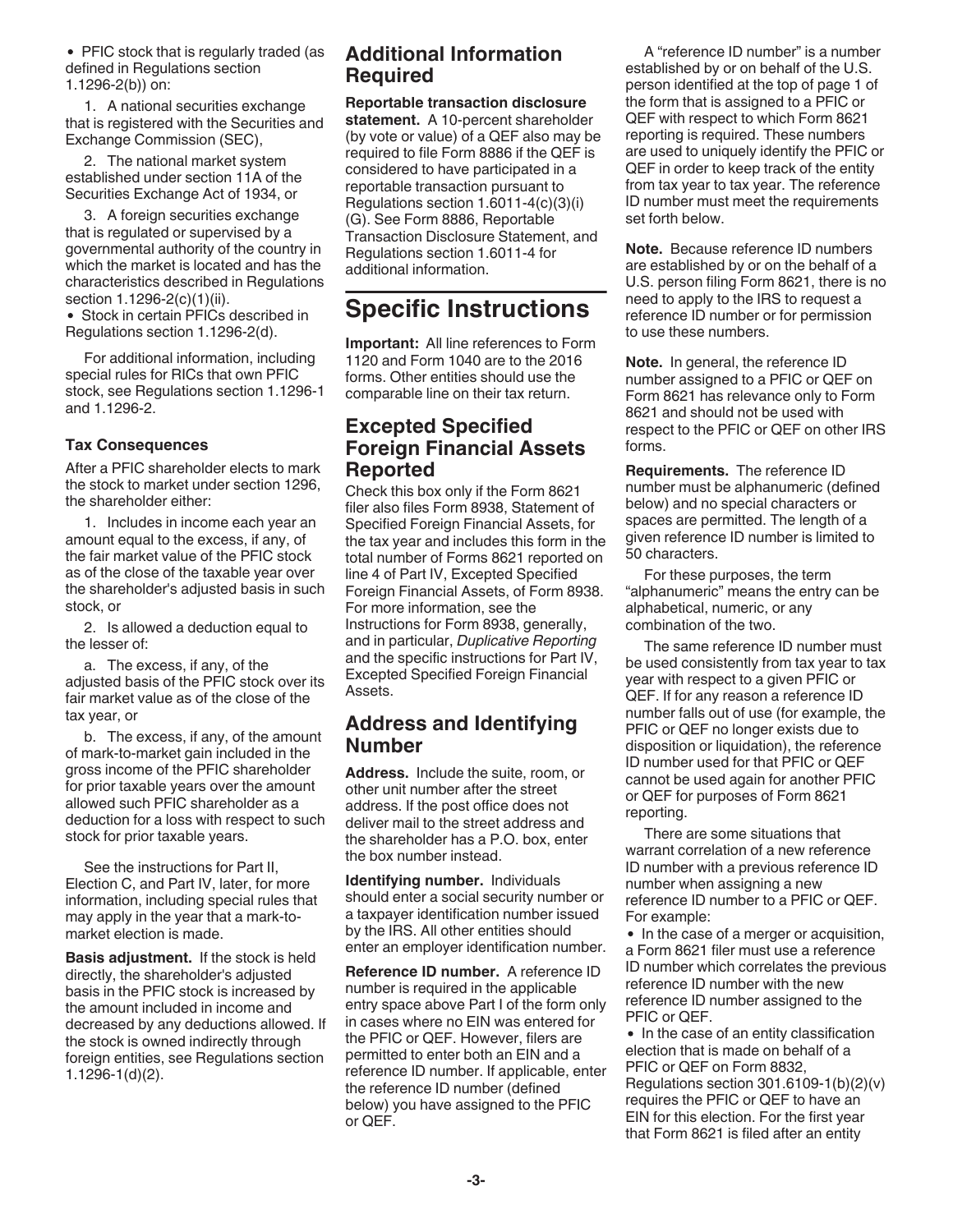classification election is made on behalf of the PFIC or QEF on Form 8832, the new EIN must be entered in the applicable entry space above Part I of Form 8621 and the old reference ID number must be entered in the applicable entry space just below. In subsequent years, the Form 8621 filer may continue to enter both the EIN and the reference ID number, but must enter at least the EIN.

You must correlate the reference ID numbers as follows: New reference ID number [space] Old reference ID number. If there is more than one old reference ID number, you must enter a space between each such number. As indicated above, the length of a given reference ID number is limited to 50 characters and each number must be alphanumeric and no special characters are permitted.

**Note.** This correlation requirement applies only to the first year the new reference ID number is used.

# **Part I. Summary of Annual Information**

# **Who Must Complete Part I**

In general, all shareholders required to file Form 8621 under section 1298(f) and the regulations thereunder must complete Part I. However, a shareholder of a PFIC that is marked to market under a Code provision other than section 1296 (such as section 475) is not required to complete Part I unless it is subject to section 1291 with respect to the PFIC pursuant to Regulations section 1.1291-1(c)(4)(ii). See TD 9806.

Shareholders filing a joint return may file a single Form 8621 with respect to a single PFIC in which each joint filer owns an interest.

**Shareholders that are the first U.S. person in the chain of ownership.**  Regulations section 1.1298-1 generally requires a U.S. person that is at the lowest tier in a chain of ownership (that is, the first U.S. person in the chain of ownership) and that is a shareholder (including an indirect shareholder) of a PFIC to complete Part I for each PFIC owned by that shareholder during the shareholder's taxable year.

Specific filing requirements apply with respect to domestic grantor trusts, as described further in these Instructions.

Exceptions to these filing requirements are described below under "Exceptions to Filing Part I."

#### **Shareholders that are not the first U.S. person in the chain of ownership.** In general, an indirect shareholder that is not the first U.S. person in the chain of ownership is not required to complete Part I unless the

indirect shareholder: • Is treated as receiving an excess distribution from the PFIC,

• Is treated as recognizing gain that is treated as an excess distribution as a result of a disposition of the PFIC,

• Is required to include an amount in income under section 1293(a) with respect to the PFIC, unless another shareholder through which the indirect shareholder owns the PFIC files under section 1298(f) with respect to the PFIC and no other exception applies,

• Is required to include an amount in income under section 1296(a) with respect to the PFIC, unless another shareholder through which the indirect shareholder owns the PFIC files under section 1298(f) with respect to the PFIC, or

• Is required to report the status of a section 1294 election with respect to the PFIC.

See Regulations section 1.1298-1(b) (2) for further information.

**Domestic grantor trusts.** In general, a U.S. grantor of a domestic grantor trust that owns an interest in a PFIC (directly or indirectly) through one or more foreign entities must complete Part I with respect to that PFIC interest. Regulations sections 1.1291-1(b)(8)(iii) (D) and 1.1298-1(b)(1)(iii). In those circumstances, a domestic grantor trust is not required to complete Part I with respect to the stock of the PFIC that is owned by the grantor. For certain exceptions, see Regulations section 1.1298-1(b)(3)(i).

# **Exceptions to Filing Part I**

A shareholder is exempt from completing Part I if it meets one of the exceptions described below.

**Special rules for estates and trusts.**  Certain U.S. grantors and beneficiaries of estates and trusts may qualify for an exception to filing Part I.

A U.S. grantor of a domestic grantor trust is not required to complete Part I if the trust is a domestic liquidating trust or a widely held fixed investment trust, as described in Regulations section 1.1298-1(b)(3)(i). In these circumstances, the domestic grantor trust is required to complete Part I.

• In certain situations, a shareholder who is a member or beneficiary of (or participant in) an arrangement treated as a foreign pension fund under a U.S. income tax treaty that owns an interest in a PFIC is not required to complete Part I with respect to the PFIC. Regulations sections 1.1291-1(b)(8)(iii) (D) and 1.1298-1(c)(4).

A U.S. beneficiary of a foreign non-grantor trust or foreign estate is not required to complete Part I with respect to the stock of the PFIC that is owned by the trust or estate unless it has made a QEF or section 1296 mark-to-market election, received an excess distribution, or recognized gain treated as an excess distribution with respect to the stock of the PFIC. Regulations section 1.1298-1(b)(3)(iii).

**Exempt organizations.** In general, if a shareholder of a PFIC is a tax exempt organization, the shareholder is required to complete Part I only if income derived with respect to the PFIC stock would be taxable to the shareholder under subchapter F. Regulations section 1.1298-1(c)(1).

**Exception if aggregate value of shareholder's PFIC stock is \$25,000 or less.** A shareholder is not required to complete Part I with respect to a specific section 1291 fund if the shareholder meets the \$25,000 exception on the last day of the shareholder's taxable year. For purposes of determining whether a shareholder satisfies the \$25,000 threshold, the shareholder takes into account all PFIC stock (QEFs, section 1291 funds, and PFIC stock subject to a section 1296 mark-to-market election) owned directly or indirectly other than PFIC stock owned through another U.S. person or PFIC stock owned through another PFIC. Shareholders filing a joint return have a combined threshold of \$50,000 instead of \$25,000 for purposes of this exception.

For more information, see Regulations section 1.1298-1(c)(2).

**Exception if the value of shareholder's indirect PFIC stock is \$5,000 or less.** A shareholder is not required to complete Part I with respect to indirect ownership of a specific section 1291 fund if the shareholder meets the \$5,000 exception with respect to the section 1291 fund on the last day of the shareholder's taxable year. For purposes of determining whether a shareholder satisfies the \$5,000 threshold, the shareholder takes into account only the value of the shareholder's proportionate share of the section 1291 fund.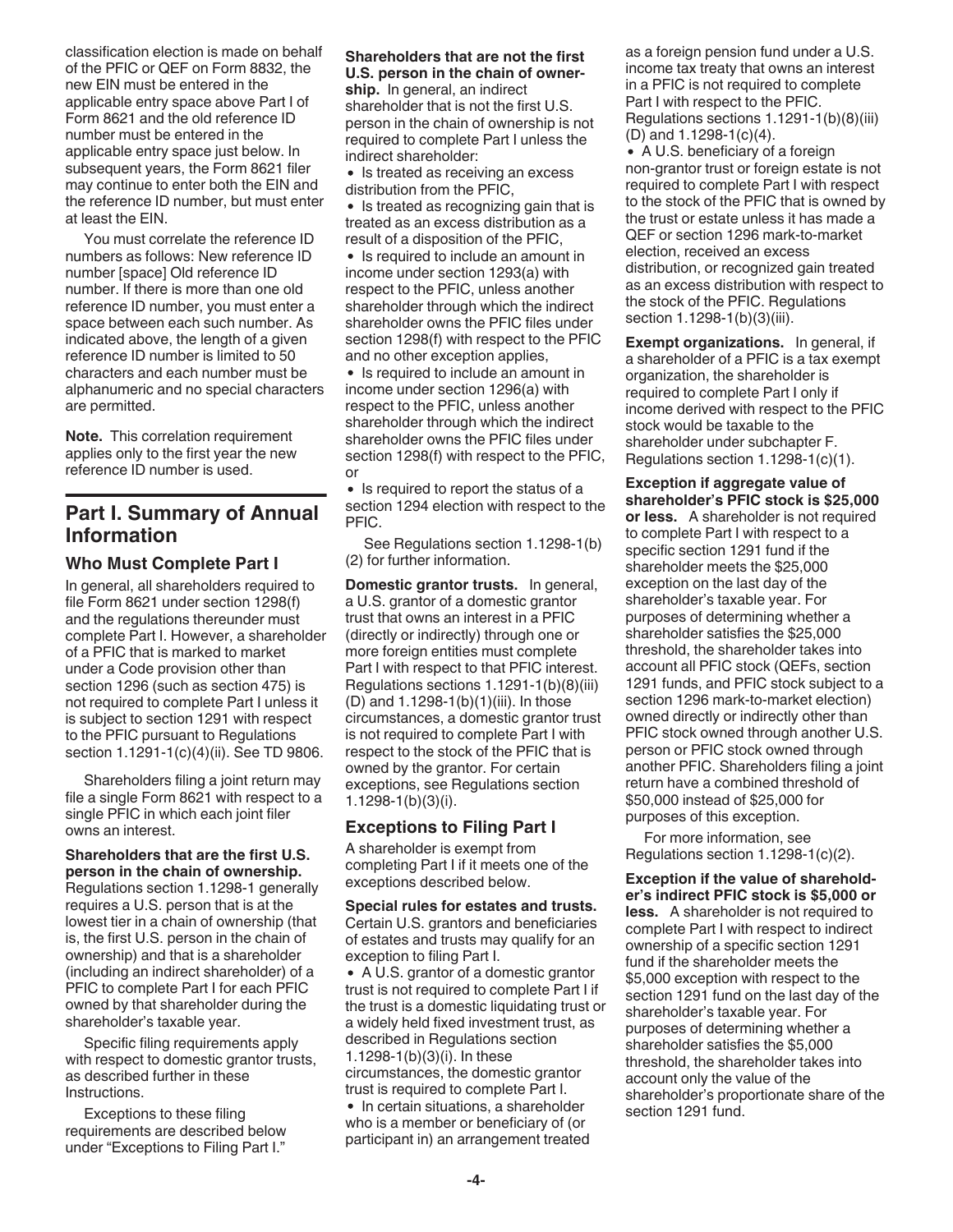For more information, see Regulations section 1.1298-1(c)(2).

#### **Line Instructions**

**Line 1.** Describe each class of shares held by the shareholder.

**Line 2.** Provide the date during the tax year that the shares were acquired, if applicable.

**Line 3.** List the number of shares held at the end of the taxable year.

**Line 4.** Indicate the value of the shares held at the end of the taxable year. Shareholders may rely upon periodic account statements provided at least annually to determine the value of a PFIC unless the shareholder has actual knowledge or reason to know based on readily accessible information that the statements do not reflect a reasonable estimate of the PFIC's value.

**Line 5.** Indicate the type of PFIC and the amount of any excess distribution or gain treated as an excess distribution under section 1291, inclusion under section 1293, and inclusion or deduction under section 1296.

**Note.** In cases in which a shareholder's ownership interest in a PFIC is not denominated in shares, the shareholder must provide the information for lines 1 through 4 based on its form of ownership in the PFIC.

# **Part II. Elections**

# **A. Election To Treat the PFIC as a QEF (Section 1295 Election)**

## **Who May Make the Election**

Generally, a U.S. person that owns stock in a PFIC, directly or indirectly, may make Election A to treat the PFIC as a QEF.

**Note.** A **separate** election must be made for each PFIC that the shareholder wants to treat as a QEF.

**Exception.** A tax-exempt organization that is not taxable under section 1291 may not make the election. In addition, a tax-exempt organization that is not taxable under section 1291 is not subject to a QEF election made by a pass-through entity.

**Chain of ownership.** In a chain of ownership, only the first U.S. person that is a direct or indirect shareholder of the PFIC may make the election.

**Pass-through entities.** A QEF election made by a domestic partnership, S corporation, or estate is made in the pass-through entity's capacity as a shareholder of a PFIC. The entity will include the QEF earnings as income for the year in which the PFIC's taxable year ends. The interest holder in the pass-through entity takes the income into account under the rules applicable to inclusions of income from the pass-through entity.

**Affiliated groups.** The common parent of an affiliated group of corporations that joins in filing a consolidated income tax return makes the QEF election for all members of the affiliated group that are shareholders in the PFIC. An election by a common parent is effective for all members of the group that own stock in the PFIC at the time the election is made or any time thereafter.

For more information on who may make the election, see Regulations section 1.1295-1(d).

#### **When To Make the Election**

Generally, a shareholder must make the election to be treated as a QEF by the due date, including extensions, for filing the shareholder's income tax return for the first taxable year to which the election will apply (the "election due date"). See *Retroactive election* below for exceptions. The foreign corporation will be treated as a QEF with respect to the shareholder for the taxable year in which the election is made and for each subsequent tax year of the foreign corporation ending with or within a taxable year of the shareholder for which the election is effective.

**Retroactive election.** A shareholder may make a QEF election for a taxable year **after** the election due date (a retroactive election) only if:

• The shareholder has preserved its right to make a retroactive election under the protective statement regime (described below) or

The shareholder obtains the permission of the IRS to make a retroactive election under the consent regime (described below).

*Protective statement regime.*  Under the protective statement regime, a shareholder may preserve the ability to make a retroactive election if the shareholder:

1. Reasonably believed, as of the due date for making the QEF election, that the foreign corporation was not a PFIC for its taxable year that ended during that year (retroactive election year);

2. Filed a Protective Statement (see below) with respect to the foreign corporation, applicable to the retroactive election year, in which the shareholder describes the basis for its reasonable belief;

3. Extended, in the Protective Statement, the periods of limitations on the assessment of taxes under the PFIC rules for all taxable years to which the protective statement applies; and

4. Complied with the other terms and conditions of the protective statements.

The Protective Statement must be attached to the shareholder's tax return for the shareholder's first taxable year to which the statement will apply. For required content of the statement and other information, see Regulations section 1.1295-3(c).

*Consent regime.* Under the consent regime, a shareholder that has not satisfied the requirements of the protective regime may request that the IRS permit a retroactive election. The consent regime applies only if:

1. The shareholder reasonably relied on tax advice of a competent and qualified tax professional;

2. The interest of the U.S. government will not be prejudiced if the consent is granted;

3. The shareholder requests consent before the PFIC status issue is raised on audit; and

4. The shareholder satisfies the procedural requirements under Regulations section 1.1295-3(f)(4).

For more information on making a retroactive election, see Regulations section 1.1295-3.

#### **Special Rules**

For rules relating to the invalidation, termination, or revocation of a section 1295 election, see Regulations section 1295-1(i). Also see Regulations section 1.1295-1(c)(2) for rules relating to the years to which a section 1295 election applies.

## **How To Make the Election**

For the tax year in which the section 1295 election is made, the shareholder must do the following.

1. Check box A in Part II of Form 8621.

2. Complete the applicable lines of Part III. Include the information provided in the PFIC Annual Information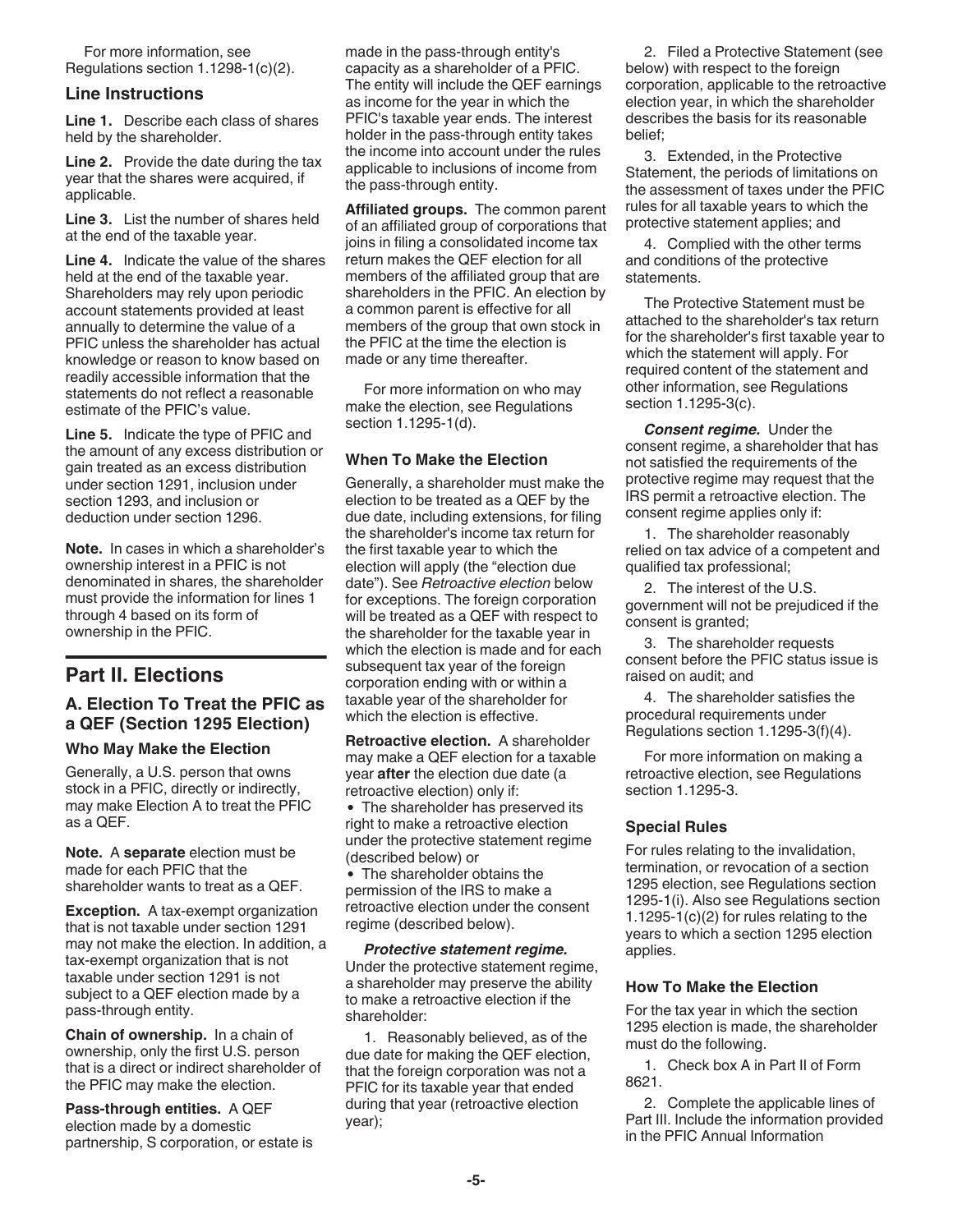Statement, the Annual Intermediary Statement, or a combined statement (see below) received from the PFIC.

3. Attach Form 8621 to a timely filed tax return (or, if applicable, partnership or exempt organization return).

For each subsequent tax year in which the election applies and the corporation is treated as a QEF, the shareholder must:

1. Complete the applicable lines of Part III and

2. Attach Form 8621 to a timely filed tax return (or, if applicable, a partnership or exempt organization return).

#### **Annual Election Requirements of the PFIC or Intermediary**

**PFIC Annual Information Statement.**  For each year of the PFIC ending in a taxable year of a shareholder to which the QEF election applies, the PFIC must provide the shareholders with a PFIC Annual Information Statement. The statement must contain certain information, including:

1. The shareholder's pro rata share of the PFIC's ordinary earnings and net capital gain for that taxable year, or

2. Sufficient information to enable the shareholder to calculate its pro rata share of the PFIC's ordinary earnings and net capital gain for that taxable year.

For other information required to be included in the PFIC Annual Information Statement see Regulations section 1.1295-1(g).

**Annual Intermediary Statement.** If the shareholder holds stock in a PFIC through an intermediary, an Annual Intermediary Statement may be issued in lieu of the PFIC Annual Information Statement. For the definition of an intermediary, see Regulations section 1.1295-1(j). For details on the information that should be included in the Annual Intermediary Statement, see Regulations section 1.1295-1(g)(3).

**Combined statements.** A PFIC that owns directly or indirectly any shares of stock in one or more PFICs may provide its shareholders with a PFIC Annual Information Statement in which it combines its own required information and representations with the information and representations of any lower-tier PFIC. Similarly, an intermediary through which a shareholder indirectly holds stock in more than one PFIC may

provide the shareholder a combined Annual Intermediary Statement. For more information, see Regulations section 1.1295-1(g)(4).

**Documentation.** For all taxable years subject to the section 1295 election, the shareholder must keep copies of all Forms 8621, attachments, and all PFIC Annual Information Statements or Annual Intermediary Statements. Failure to produce these documents at the request of the IRS may result in invalidation or termination of the section 1295 election. See Regulations section 1.1295-1(f) $(2)$ (ii). In rare and unusual circumstances, the IRS will consider requests for alternative documentation to verify the ordinary earnings and net capital gain of the PFIC. For more information, see Regulations section 1.1295-1(g)(2).

## **B. Election To Extend Time for Payment of Tax**

#### **Who May Make the Election**

A shareholder of a QEF may make Election B to extend the time for payment of the tax on its share of the undistributed earnings of the fund for the current tax year. If a U.S. partnership is a shareholder of a QEF, the election is made at the partner level.

#### **Special Rules**

• If this election is made, interest will be imposed on the amount of the deferred tax. This interest must be paid on the termination of the election (see the instructions for Part VI, line 24, later).

• The election cannot be made for any earnings on shares disposed of during the tax year or for a tax year that any portion of the shareholder's pro rata share of the fund's earnings is included in income under section 951 (relating to CFCs).

## **When To Make the Election**

Generally, this election must be made by the due date, including extensions, of the shareholder's tax return for the tax year for which the shareholder reports the income related to the deferred tax.

## **How To Make the Election**

To make this election:

1. Check box B in Part II and

2. Complete lines 8a through 9c of Part III.

For more information on making Election B, see Temporary Regulations section 1.1294-1T.

See Part VI for annual reporting requirements for outstanding section 1294 elections.

# **C. Election To Mark-to-Market PFIC Stock (Section 1296 Election)**

## **Who May Make the Election**

Generally, an election to mark-to-market PFIC stock under section 1296 may be made by:

A U.S. person who owns (or is treated as owning) "marketable stock" (defined earlier) in a PFIC at the close of such person's tax year or

A RIC that meets the requirements of section 1296(e)(2).

For more information, see section 1296 and Regulations section 1.1296-1. See sections 1296(f) and (g) and Regulations sections 1.1296-1(e) and  $(h)(1)(ii)$  for information regarding stock owned through certain foreign entities.

## **When To Make the Election**

This election must be made on or before the due date (including extensions) of the U.S. person's income tax return for the tax year in which the stock is marked to market under section 1296. A section 1296 election by a CFC is made by its controlling shareholders. For more information, see Regulations section 1.1296-1(h)(1)(ii). Once made, the election applies to all subsequent tax years unless the election is revoked or terminated pursuant to Regulations section 1.1296-1(h)(3).

## **How To Make the Election**

To make the election:

1. Check box C in Part II,

2. Complete either: (i) Part V to calculate the amount due under section 1291 (when required, as generally described in the next paragraph) or (ii) Part IV to calculate the gain or loss on the stock, in all other cases.

**Coordination of Election C with section 1291 for first year of election.** In general, when a shareholder makes a mark‐to‐market election for PFIC stock in a year other than the first year in which the shareholder holds stock in the PFIC and no QEF election is in effect, the PFIC stock is treated as sold at fair market value on the last day of the tax year for which the election is made, and the gain is treated as an excess distribution subject to section 1291. In addition, any distributions made during the year with respect to the PFIC stock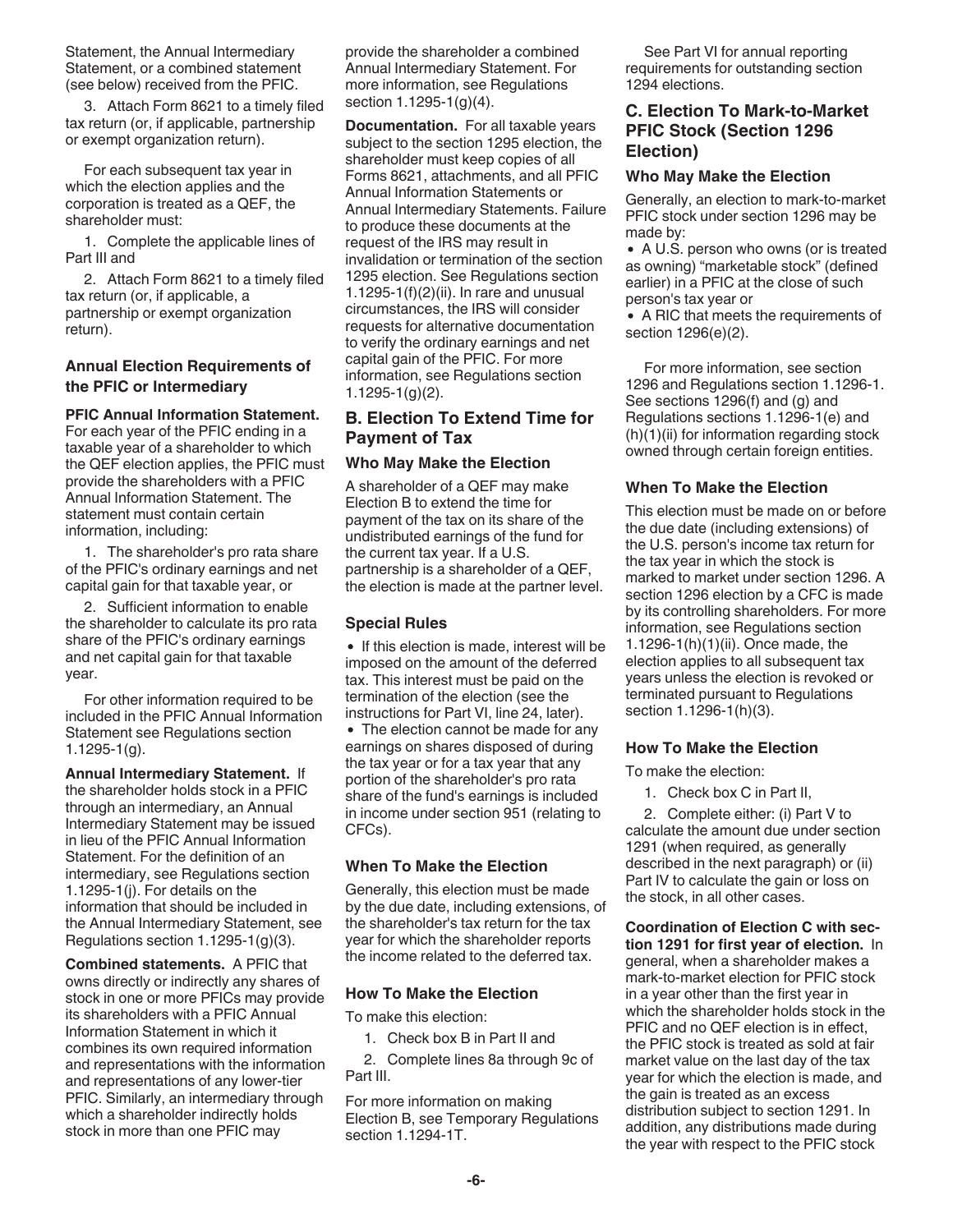are subject to section 1291. See section 1296(j) and Regulations sections 1.1296‐1(i).

# **D. Deemed Sale Election in Connection with a QEF Election**

#### **Who May Make the Election**

This is a deemed sale election under section 1291(d)(2)(A). This election may be made by a U.S. person that elects to treat a PFIC as a QEF for a foreign corporation's tax year following its first tax year as a PFIC included in the shareholder's holding period (an unpedigreed QEF). A shareholder making this election is deemed to have sold the PFIC stock as of the first day of the PFIC's first tax year as a QEF (the qualification date) for its fair market value.

## **Special Rules**

For purposes of this election, the following apply.

• The gain from the deemed sale is taxed as an excess distribution received on the qualification date.

The basis of the stock is increased by the gain recognized. The manner in which the basis adjustment is made depends on whether the shareholder is a direct or indirect shareholder. See Regulations section 1.1291-10(f).

• Solely for purposes of applying the PFIC rules, the shareholder's holding period of the stock begins on the qualification date.

• The election may be made for stock on which the shareholder will realize a loss, but that loss cannot be recognized. In addition, there is no basis adjustment for a loss.

After the deemed sale, the PFIC becomes a pedigreed QEF with respect to the shareholder.

## **When To Make the Election**

This election must be made by the due date, including extensions, of the shareholder's original tax return (or by filing an amended return within 3 years of the due date of the original return) for the tax year that includes the qualification date.

## **How To Make the Election**

To make this election:

1. Check box D in Part II,

2. Enter the gain or loss on line 15f of Part V, and

3. If a gain is entered, complete line 16 to report the tax and interest due on the excess distribution.

For more information regarding making Election D, see Regulations section 1.1291-10.

# **E. Deemed Dividend Election in Connection with a QEF Election**

#### **Who May Make the Election**

This is a deemed dividend election under section 1291(d)(2)(B). This election may be made by a U.S. person that elects to treat a PFIC that is also a CFC as a QEF for the foreign corporation's tax year following its first tax year as a PFIC included in the shareholder's holding period (an unpedigreed QEF).

A shareholder making this election is treated as receiving a dividend equal to its pro rata share of the post-1986 earnings and profits (defined below) of the PFIC on the qualification date (defined under the instructions for Election D earlier). The deemed dividend is taxed as an excess distribution, allocated only to the days in the shareholder's holding period during which the foreign corporation qualified as a PFIC. For this purpose, the shareholder's holding period ends on the day before the qualification date.

# **Special Rules**

For purposes of this election, the following apply.

• The term "post-1986 earnings and profits" means the undistributed earnings and profits of the PFIC (as of the day before the qualification date) accumulated in tax years beginning after 1986 during which the foreign corporation was a PFIC and while the shareholder held the stock (but without regard to whether the earnings relate to a period in which the PFIC was a CFC).

The basis of the shareholder's stock is increased by the amount of the deemed dividend. The manner in which the basis adjustment is made depends on whether the shareholder is a direct or indirect shareholder. See Regulations section 1.1291-9(f).

• Solely for purposes of applying the PFIC rules, the shareholder's holding period begins on the qualification date.

# **When To Make the Election**

This election must be made by the due date (including extensions) of the shareholder's original tax return (or by filing an amended return within 3 years of the due date of the original return) for the tax year that includes the qualification date.

#### **How To Make the Election**

To make this election:

1. Check box E in Part II,

2. Enter the dividend on line 15e of Part V as an excess distribution, and

3. Complete line 16 to figure the tax and interest due on the excess distribution.

**Attachments.** The shareholder must attach a statement to Form 8621 that demonstrates the calculation of its pro rata share of the post-1986 earnings and profits of the PFIC that are treated as distributed to the shareholder on the qualification date. The post-1986 earnings and profits may be reduced (but not below zero) by the amount that the shareholder satisfactorily demonstrates was previously included in its income or in the income of another U.S. person. The shareholder demonstrates this by including in the statement mentioned above the following information:

The name, address, and identifying number of the U.S. person and the amount that was included in income;

- The tax year in which the amount was previously included in income;
- The provision of law under which the amount was previously included in income;

A description of the transaction in which the shareholder acquired the stock of the PFIC from the other U.S. person; and

• The provision of law under which the shareholder's holding period includes the holding period of the other U.S. person.

For more information on making Election E, see Regulations section 1.1291-9.

# **F. Deemed Sale Election with Respect to a Former PFIC or "Section 1297(e) PFIC"**

## **Who May Make the Election**

This is a deemed sale election under section 1298(b)(1) and Regulations section 1.1297-3(b) or 1.1298-3(b). This election may be made by:

A U.S. person that is a shareholder of a foreign corporation that no longer qualifies as a PFIC under either the income or asset test of section 1297(a) or

A U.S. shareholder (as defined in section 951(b)) that owns stock in a foreign corporation that is a CFC and a PFIC, but that is not treated as a PFIC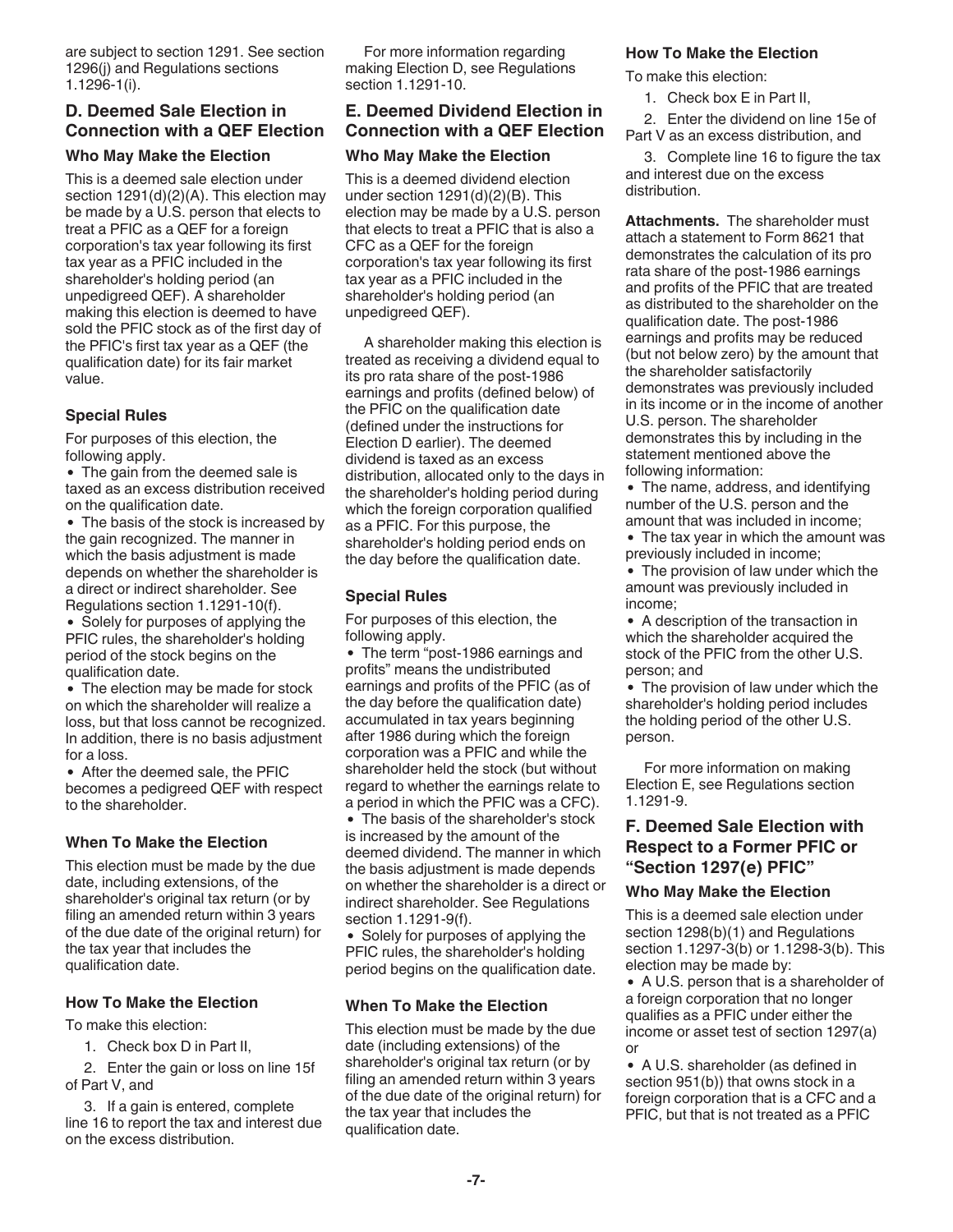with respect to the U.S. shareholder under section 1297(d).

Such persons may elect to treat the stock of the foreign corporation as sold for its fair market value on the last day of the last tax year of the foreign corporation in which it was treated as a PFIC (termination date) or the first day on which the qualified portion of the shareholder's holding period in the section 1297(e) PFIC begins (qualification date), as applicable.

#### **Special Rules**

• The gain from the deemed sale is taxed as an excess distribution. • The basis in the stock is increased by the amount of the excess distribution taxed to the shareholder making Election F.

• Solely for purposes of applying the PFIC rules, the new holding period of the stock begins on the date after the termination date or on the qualification date, as applicable.

Election F may be made for stock on which there would be a loss, but the loss is not recognized.

For more information on making this election, see Regulations sections 1.1297-3(b) (section 1297(e) PFIC), and 1.1298-3(b) (former PFIC).

## **When To Make the Election**

This election must be made by the due date of the shareholder's original tax return (or by filing an amended return within 3 years of the due date, as extended under section 6081, of the original return) for the tax year that includes, as appropriate, either the termination date or qualification date. However, see Form 8621-A (and Regulations sections 1.1297-3(e) and 1.1298-3(e)) if the 3-year period has expired.

#### **How To Make the Election**

To make this election:

1. Check box F in Part II and

2. Enter the gain or loss on line 15f of Part V. If a gain, complete the rest of Part V.

# **G. Deemed Dividend Election With Respect To a "Section 1297(e) PFIC"**

#### **Who May Make the Election**

This is a deemed dividend election under section 1298(b)(1) and Regulations section 1.1297-3(c). This election may be made by a shareholder that is a U.S. shareholder (as defined in section 951(b)) of a foreign corporation that is a CFC and a PFIC, but that is not treated as a PFIC with respect to the U.S. shareholder under section 1297(d).

#### **Special Rules**

A shareholder making this election is treated as receiving a dividend of its pro rata share of the post-1986 earnings and profits (defined later) of the section 1297(e) PFIC on the CFC qualification date (defined later). The deemed dividend is taxed under section 1291 as an excess distribution, allocated only to the days in the shareholder's holding period during which the foreign corporation qualified as a PFIC. For this purpose, the shareholder's holding period ends on the day before the CFC qualification date. After the deemed dividend election, the shareholder's stock is not treated as stock in a PFIC.

For purposes of this election, the following rules apply:

• The basis of the shareholder's stock is increased by the amount of the deemed dividend. The manner in which the basis adjustment is made depends on whether the shareholder is a direct or indirect shareholder (as defined below). See Regulations section 1.1297-3(c)(6).

• Solely for purposes of applying the PFIC rules, the shareholder's new holding period begins on the CFC qualification date.

## **When To Make the Election**

This election must be made by the due date of the shareholder's original return (or by filing an amended return within 3 years of the due date, as extended under section 6081, of the original return) for the tax year that includes the first day on which the qualified portion of the shareholder's holding period in the PFIC begins, as determined under section 1297(d). However, see Form 8621-A (and Regulations section 1.1297-3(e)) if the 3-year period has expired.

## **How To Make the Election**

To make this election, check box G in Part II and complete Part V, line 16. Also attach to Form 8621 the information specified below.

#### **Attachments**

The shareholder must attach a statement to Form 8621 that shows the calculation of its pro rata share of the post-1986 earnings and profits of the

section 1297(e) PFIC (as defined in Regulations section 1.1291-9(j)(2)(v)) that is treated as distributed to the shareholder on the CFC qualification date.

• The CFC qualification date, as defined in Regulations section 1.1297-3(d), for the Section 1297(e) PFIC.

The beginning and ending dates of the taxable year of the shareholder in which the CFC qualification date falls (that is, the election year).

The shareholder's pro rata share of the post-1986 earning and profits of the Section 1297(e) PFIC that is treated as distributed to the shareholder on the CFC qualification date, including a schedule that shows the calculation of this amount as required under Regulations section 1.1297-3(c)(5)(ii). In addition, if the shareholder filed a Form 5471 for the Section 1297(e) PFIC for the election year, attach Schedule J (Form 5471).

The post-1986 earnings and profits may be reduced (but not below zero) by the amount that the shareholder satisfactorily shows was previously included in its income or in the income of another U.S. person. The shareholder shows this by including in the statement mentioned above the following information:

• The name, address, and identifying number of the U.S. person and the amount that was included in income.

• A description of the transaction in which the shareholder acquired the stock of the Section 1297(e) PFIC from the other U.S. person.

• The tax year in which the amount was previously included in income.

• The provision of law under which the shareholder's holding period includes the holding period of the other U.S. person.

For more information on making Election G, see Regulations section 1.1297-3(c).

## **H. Deemed Dividend Election With Respect To a Former PFIC**

#### **Who May Make the Election**

This is a deemed dividend election under section 1298(b)(1) and Regulations section 1.1298-3(c). This election may be made by a shareholder of a foreign corporation that no longer qualifies as a PFIC under either the income or asset test of section 1297(a) if the foreign corporation was a CFC during its last taxable year as a PFIC.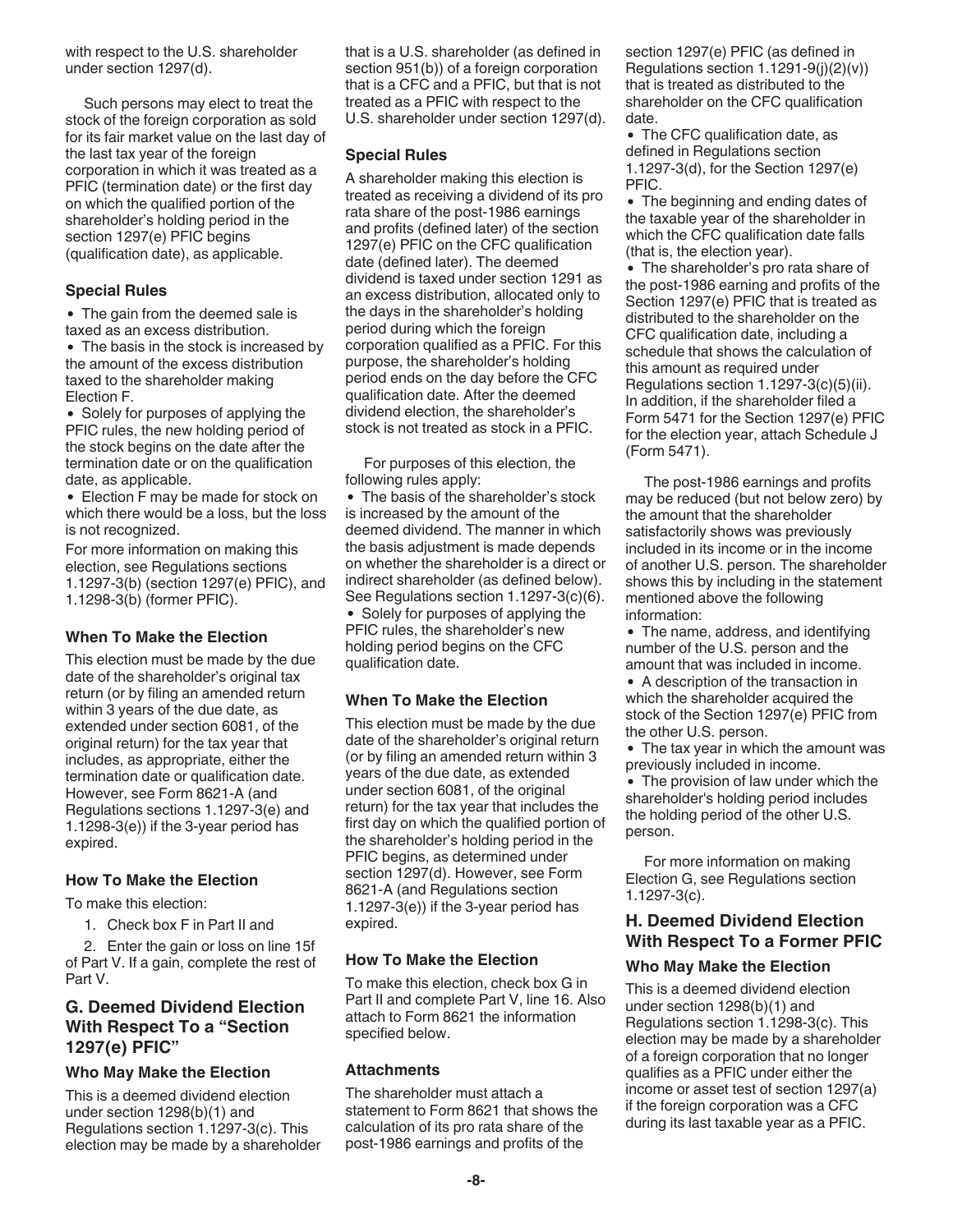#### **Special Rules**

A shareholder making this election is treated as receiving a dividend of its pro rata share of the post-1986 earnings and profits (defined below) of the former PFIC on the termination date (defined below). The deemed dividend is taxed under section 1291 as an excess distribution, allocated only to the days in the shareholder's holding period during which the foreign corporation qualified as a PFIC. For this purpose, the shareholder's holding period ends on the termination date. After the deemed dividend election, the shareholder's stock is not treated as stock in a PFIC.

For purposes of this election, the following rules apply:

• The basis of the shareholder's stock is increased by the amount of the deemed dividend. The manner in which the basis adjustment is made depends on whether the shareholder is a direct or indirect shareholder (as defined below). See Regulations section 1.1298-3(c)(6). • Solely for purposes of applying the PFIC rules, the shareholder's new holding period begins on the day following the termination date.

#### **When To Make the Election**

This election must be made by the due date of the shareholder's original return (or by filing an amended return within 3 years of the due date, as extended under section 6081, of the original return) for the tax year that includes the first day on which the qualified portion of the shareholder's holding period in the PFIC begins, as determined under section 1297(d). However, see Form 8621-A (and Regulations section 1.1298-3(e)) if the 3-year period has expired.

#### **How To Make the Election**

To make this election, check box H in Part II and complete Part V, line 16. Also attach to Form 8621 the information specified below.

#### **Attachments**

The shareholder must attach a statement to Form 8621 that shows the calculation of its pro rata share of the post-1986 earnings and profits of the former PFIC that is treated as distributed to the shareholder on the termination date.

The termination date, as defined in Regulations section 1.1298-3(d), for the former PFIC.

The beginning and ending dates of the taxable year of the shareholder in which the termination date falls (that is, the election year).

The shareholder's pro rata share of the post-1986 earning and profits of the former PFIC that is treated as distributed to the shareholder on the termination date, including a schedule that shows the calculation of this amount as required under Regulations section 1.1298-3(c)(5)(ii). In addition, if the shareholder filed a Form 5471 for the former PFIC for the election year, attach Schedule J (Form 5471).

The post-1986 earnings and profits may be reduced (but not below zero) by the amount that the shareholder satisfactorily shows was previously included in its income or in the income of another U.S. person. The shareholder shows this by including in the statement mentioned above the following information:

• The name, address, and identifying number of the U.S. person and the amount that was included in income.

The tax year in which the amount was previously included in income.

• The provision of law under which the amount was previously included in income.

• A description of the transaction in which the shareholder acquired the stock of the former PFIC from the other U.S. person.

• The provision of law under which the shareholder's holding period includes the holding period of the other U.S. person.

For more information on making Election H, see Regulations section 1.1298-3(c).

# **Part III. Income From a QEF**

For any tax year in which the foreign corporation is not treated as a QEF because it is not a PFIC under section 1297(a), the shareholder is not required to complete Part III. However, the section 1295 election is not terminated. If the foreign corporation is treated as a PFIC in any subsequent tax year, the original election continues to apply and the shareholder must include in Part III its pro rata share of ordinary earnings and net capital gain and also must comply with the section 1295 annual reporting requirements.

All QEF shareholders complete lines 6a through 7c. If you are making

Election B, also complete lines 8a through 9c.

## **Lines 6 and 7**

**Lines 6a and 7a.** Enter on lines 6a and 7a, respectively, your pro rata share of the ordinary earnings and net capital gain of the QEF. The PFIC should provide these amounts or information that will help you determine your pro rata share. See *Annual Election Requirements of the PFIC or Intermediary* earlier.

**Lines 6b and 7b.** Your share of the ordinary earnings and net capital gain of the QEF is reduced by the amounts you include in income under section 951 for the tax year with respect to the QEF. Your share of these amounts may also be reduced as provided in section 1293(g).

**Line 6c.** This amount is treated as ordinary income on your tax return.

For a noncorporate taxpayer, include this amount as "other income" on line 21 of Form 1040, or on the comparable line of other noncorporate tax returns. For a corporate taxpayer, include this amount as "other income" on line 10 of Form 1120, or on the comparable line of other corporate tax returns.

**Line 7c.** See the instructions for the Schedule D used for your tax return. Portions of the net capital gain may have to be reported on different lines of Schedule D, depending upon the information provided by the QEF concerning the section 1(h) categories of net capital gains and amounts thereof, derived by the QEF. See Regulations section 1.1293-1(a)(2) for three options a QEF may use to report and calculate capital gain.

#### **Line 8**

If you receive a distribution from the QEF during the current tax year, the distribution is first treated as a distribution out of the earnings and profits of the QEF accumulated during the year. If the total amount distributed (line 8b) exceeds the amount included in income (line 8a), the excess is treated as distributed out of the most recently accumulated earnings and profits. This amount is not taxable to you if you can satisfactorily demonstrate that the excess was previously included in your income or the income of another U.S. person. This is demonstrated by attaching a statement to Form 8621 that includes the information listed under Attachments for Election C, earlier. If the excess has not been previously included in your income or the income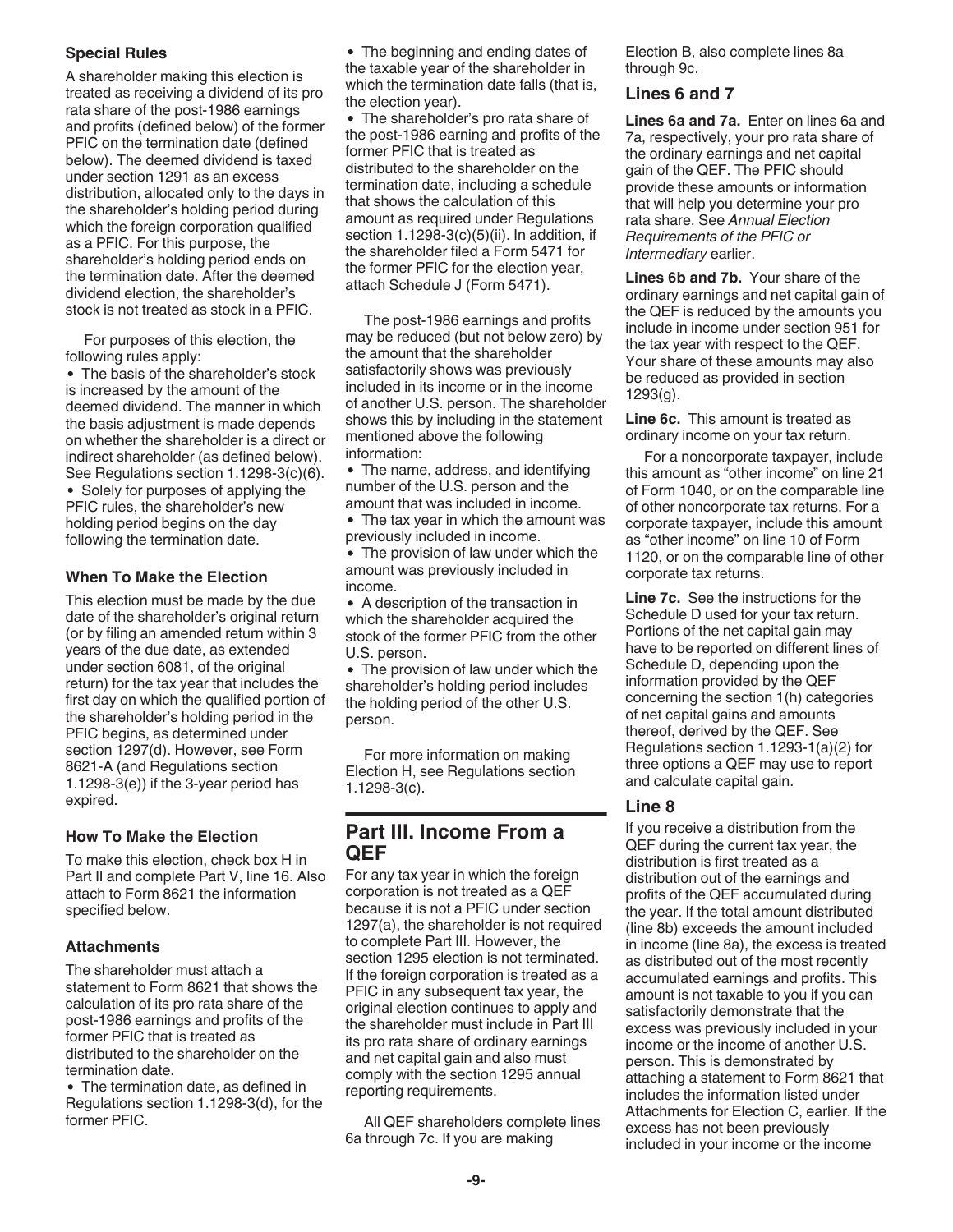of another U.S. person, then the excess is subject to tax according to the rules of section 301(c).

## **Line 9**

**Line 9a.** Enter the total tax on your total taxable income (including your share of undistributed earnings of the QEF) for the tax year (for example, from Form 1120, Schedule J, line 11, or Form 1040, line 63).

For this purpose, "undistributed earnings" is the excess, if any, of the amount included in gross income under section 1293(a) over the sum of the amount of any distribution and the portion of the amount attributable to stock in the QEF that you transferred or otherwise disposed of before the end of the QEF's tax year.

**Line 9b.** Calculate your total tax as if your total taxable income did not include your share of the undistributed earnings of the QEF (line 8e). Enter this amount on line 9b.

**Line 9c.** For corporations, enter this deferred tax on Form 1120, Schedule J, in brackets to the left of the entry space for line 11. Subtract this deferred tax amount from the total of lines 7, 8, and 10, and enter the difference on line 11.

For individuals, enter this deferred tax on Form 1040 in brackets to the left of the entry space for line 63. Subtract this deferred tax amount from the total of lines 56 through 62, and enter the difference on line 63.

# **Part IV. Gain or (Loss) From a Section 1296 Mark-to-Market Election**

A shareholder that has made a mark-to-market election under section 1296 with respect to PFIC stock completes lines 10a through 12 with respect to PFIC stock that the shareholder holds at the close of its taxable year, and lines 13a through 14c with respect to PFIC stock that it sold or disposed of during its taxable year.

As discussed earlier in *Mark‐to‐ Market Election,* a shareholder may be required to complete Part V, rather than Part IV, in the first year in which a mark‐ to‐market election is made. See section 1296(j) and Regulations sections 1.1291‐1(c)(4) and 1.1296‐1(i).

## **Lines 10a Through 12**

If the fair market value of the PFIC stock as of the close of the tax year is more than the U.S. person's adjusted basis in

the stock, the excess is treated as ordinary income.

If the adjusted basis of the stock is more than the fair market value as of the close of the taxable year, the excess is allowed as a deduction, but only to the extent of the lesser of:

1. The amount of the excess (line 10c) or

2. The unreversed inclusions (defined below) with respect to such stock (line 11).

This amount is treated as an ordinary loss, and as a deduction allowable in computing adjusted gross income.

**Unreversed inclusions.** Unreversed inclusions are the excess of the amounts that were included in income under the section 1296 mark-to-market rules for prior tax years over the amounts allowed as a deduction under the section 1296 mark-to-market rules for prior tax years. See section 1296(d) and Regulations section 1.1296-1(a)(3).

**Lines 10c and 12.** Corporations and individuals should include the gain or (loss) on the "other income" line of their tax returns. Other entities should include this amount on the comparable line of their tax return. However, Regulated Investment Companies, for purposes of section 851(b), should treat amounts included in income as a dividend.

If a CFC makes a section 1296 mark-to-market election with respect to a PFIC in which it owns stock, any line 10c gain is treated as foreign personal holding company income and any line 12 loss is treated as a deduction that is allocable to foreign personal holding company income.

## **Lines 13 through 14c**

Complete lines 13 through 14c if you sold or otherwise disposed of any section 1296 stock during the tax year. For purposes of lines 13 through 14c, "section 1296 stock" is any stock for which the taxpayer has made a mark-to-market election pursuant to section 1296(a), which is in effect for the tax year and for which the coordination rule of Regulations section 1.1296-1(i) does not apply.

**Line 13c.** If the fair market value of the stock on the date of sale or disposition (line 13a) is more than the U.S. person's adjusted basis in the stock on the date of sale or disposition (line 13b), the line 13c excess is a gain and is treated as ordinary income. Corporations and individuals should include the gain on the "other income" line of their tax

returns. Other entities should include this amount on the comparable line of their tax return. However, Regulated Investment Companies, for purposes of section 851(b), should treat this amount as a dividend.

If the adjusted basis of the stock (line 13b) exceeds its fair market value (line 13a), the excess is a loss and is entered on line 13c as such. Furthermore, the filer must complete lines 14a and 14b, and, if applicable, line 14c.

**Line 14a.** Enter any unreversed inclusions with respect to the stock (see definition earlier).

**Line 14b.** Enter the loss from line 13c, but only to the extent of unreversed inclusions on line 14a. This loss is treated as ordinary loss. Corporations and individuals should include the loss on the "other income" line of their tax returns. Other entities should include this amount on the comparable line of their tax return.

**Line 14c.** Enter the amount by which the loss on line 13c exceeds the unreversed inclusions. This amount is subject to the rules generally applicable to losses provided elsewhere in the Code and regulations thereunder. See Regulations section 1.1296-1(c)(4)(ii).

**Multiple dispositions.** In the case of multiple dispositions, attach a statement for each disposition using the same format shown on lines 13 through 14c. Then:

- Enter "multiple" on lines 13a, 13b, and 14a.
- Enter your net ordinary gains on line 13c (do not enter any net losses on line 13c).
- Enter your net ordinary losses on line 14b.

Enter your net "other" losses on line 14c.

For more information relating to mark-to-market elections under section 1296, see Regulations sections 1.1296-1 and 1.1296-2.

# **Part V. Distributions From and Dispositions of Stock of a Section 1291 Fund**

See *Section 1291 Fund* earlier for the definition of section 1291 fund, and also for a brief summary of the tax consequences for shareholders of a section 1291 fund.

Also, see *Section 1291 Fund* and *Mark‐to‐Market Election* earlier for a brief discussion of when a shareholder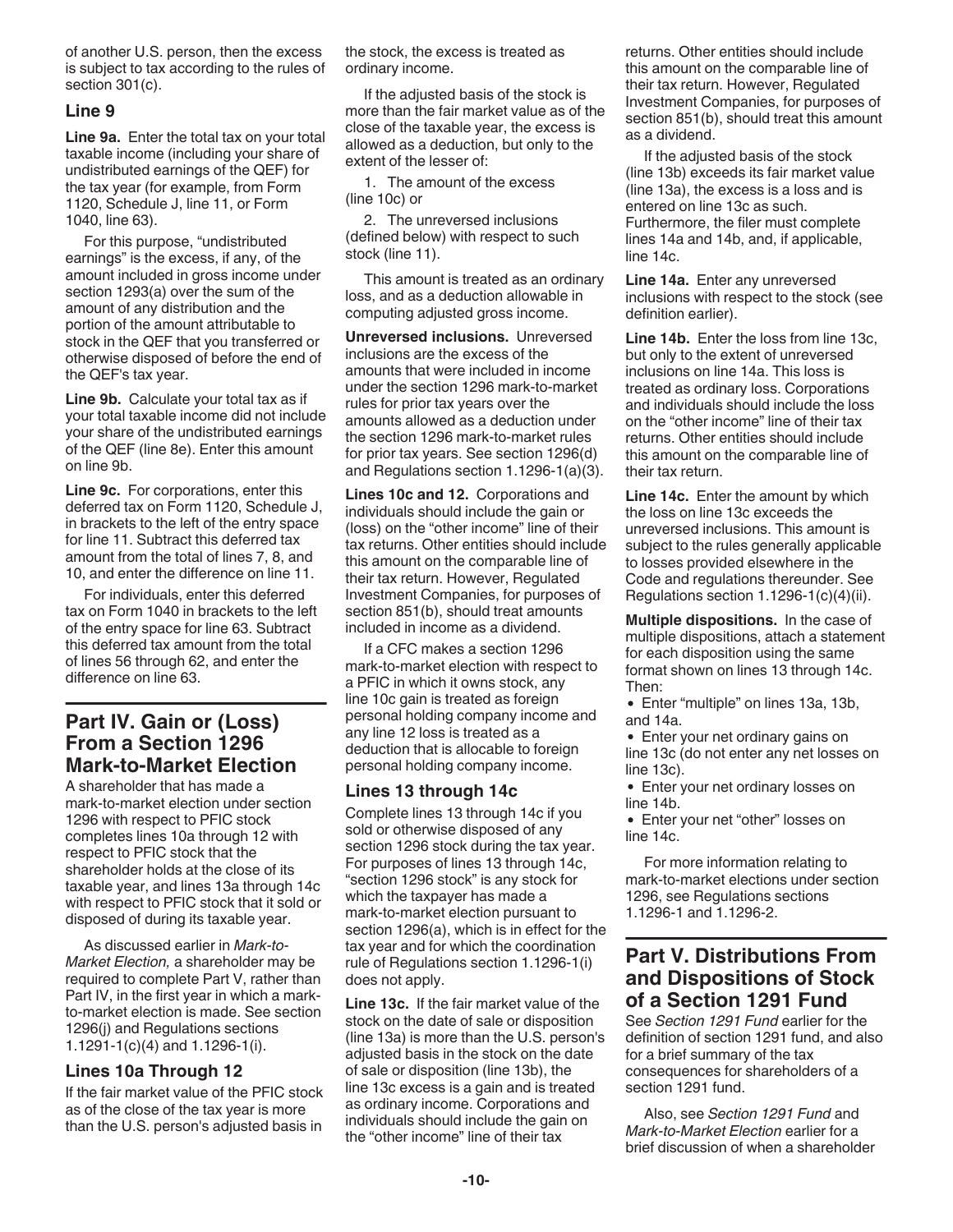may be subject to section 1291 in the year that it makes a mark‐to-market election under any provision of the Code, including section 1296.

Complete a separate Part V for each excess distribution. That is, if you receive a distribution from a section 1291 fund with respect to shares for which you have different holding periods, complete lines 15a through 15e separately for each block of shares that has the same holding period ("applicable stock"). If you dispose of stock in a section 1291 fund for which you have different holding periods, complete line 15f for each block of shares that has the same holding period.

#### **Line 15**

#### **Lines 15a and 15b**

Enter your total distributions from the section 1291 fund with respect to the applicable stock for the periods indicated.

**Note.** A distribution to a corporation claiming the foreign tax credit for deemed paid foreign taxes includes foreign taxes deemed paid. See Form 1118, Foreign Tax Credits– Corporations, Schedule C, Part I, column 10, and Parts II and III, column 8, for the gross-up amount.

**Line 15a.** If the holding period of the applicable stock began in the current year, there is no excess distribution and Part V should be completed as follows: Enter on line 15a the total distributions you received from the section 1291 fund with respect to that stock during the current tax year. If you did not dispose of that stock during the tax year, do not complete the rest of Part V. If you did dispose of that stock during the tax year, skip lines 15b through 15e and complete lines 15f and 16.

If the holding period of the applicable stock began in the current tax year, the line 15a amount is taxed according to the rules of section 301. To the extent that section  $301(c)(1)$  is applicable, include the amount as a dividend on your income tax return. For corporations, include this amount on Form 1120, Schedule C, line 13. For individuals, include this line 15a amount on Form 1040, line 9a (and, if applicable, on Schedule B (Form 1040), line 5).

**Line 15c.** Divide the amount on line 15b by 3. If the number of tax years in your holding period preceding the current tax year is less than 3, divide the amount on line 15b by that number.

#### **Line 15e**

**Nonexcess distribution.** The nonexcess distribution is the lesser of line 15a or line 15d. This amount is taxed according to the rules of section 301. To the extent that section 301(c)(1) is applicable, include the amount as a dividend on your income tax return. For corporations, include this amount on Form 1120, Schedule C, line 13. For individuals, include this amount on Form 1040, line 9a (and, if applicable, on Schedule B (Form 1040), line 5).

**Excess distributions.** If you received more than one distribution during the tax year with respect to the applicable stock, the excess distribution is apportioned among all actual distributions. Each apportioned amount is treated as a separate excess distribution.

**Line 15f.** Gain recognized on the disposition of stock of a section 1291 fund is treated as an excess distribution. Loss realized on the disposition of stock of a section 1291 fund is not taken into account under section 1291, and thus, for example, does not reduce the amount of total gain subject to section 1291. However, the loss may be recognized under another provision of the Code, and reported accordingly. Stock of a section 1291 fund is considered disposed of if it is sold, transferred, or pledged.

## **Line 16**

#### **Lines 16a and 16b**

Determine the taxation of the excess distribution on a separate sheet and attach it to Form 8621. Divide the amount on line 15e or 15f, whichever applies, by the number of days in your holding period. The holding period of the stock is treated as ending on the date of the distribution or disposition.

Special rules apply to the holding period if:

The deemed dividend election (Election E) is made. See the instructions earlier for Election E. The mark-to-market election (Election C) is made or was made in a prior year (see section 1291(a)(3)(A)(ii)).

The deemed dividend election with respect to a Section 1297(e) PFIC (Election G) or with respect to a Former PFIC (Election H) is made. See the instructions for Election G and Election H earlier.

Determine the amount allocable to each tax year in your holding period by adding the amounts allocated to the days in each such tax year. Add the amounts allocated to the pre-PFIC and current tax years. Enter the sum on line 16b.

This amount is treated as ordinary income (for example, individuals and corporations should enter this amount on the "other income" line of their tax return).

**Line 16c.** Determine the increase in tax for each tax year in your holding period (other than the current tax year and pre-PFIC years). An increase in tax is determined for each PFIC year by multiplying the part of the excess distribution allocated to each year (as determined on line 16a) by the highest rate of tax under section 1 or section 11, whichever applies, in effect for that tax year. Add the increases in tax computed for all years. Enter the aggregate increases in tax (before credits) on line 16c.

The following table sets forth the highest rate of tax in effect under section 1 (applicable to individuals) for calendar years 1987 through 2016.

#### **Tax Rates**

| Tax year(s) (based<br>on calendar year<br>taxpayer) | Highest rate of tax in<br>effect under IRC<br>section 1 |
|-----------------------------------------------------|---------------------------------------------------------|
| 2013-2016                                           | 39.6%                                                   |
| 2003-2012                                           | 35%                                                     |
| 2002                                                | 38.6%                                                   |
| 2001                                                | 39.1%                                                   |
| 1993-2000                                           | 39.6%                                                   |
| 1991-1992                                           | 31%                                                     |
| 1988-1990                                           | 28%                                                     |
| 1987                                                | 38.5%                                                   |

**Line 16d.** To figure the foreign tax credit, the shareholder of a section 1291 fund figures the total creditable foreign taxes attributable to the distribution. This amount includes the direct foreign taxes paid by the shareholder on the distribution (for example, withholding taxes) and, for 10% or greater corporate shareholders, any taxes deemed paid under section 902. Both the direct and indirect foreign taxes must be creditable under general foreign tax credit principles and the shareholder must choose to claim the foreign tax credit for the current tax year.

The excess distribution taxes (the creditable foreign taxes attributable to an excess distribution) are determined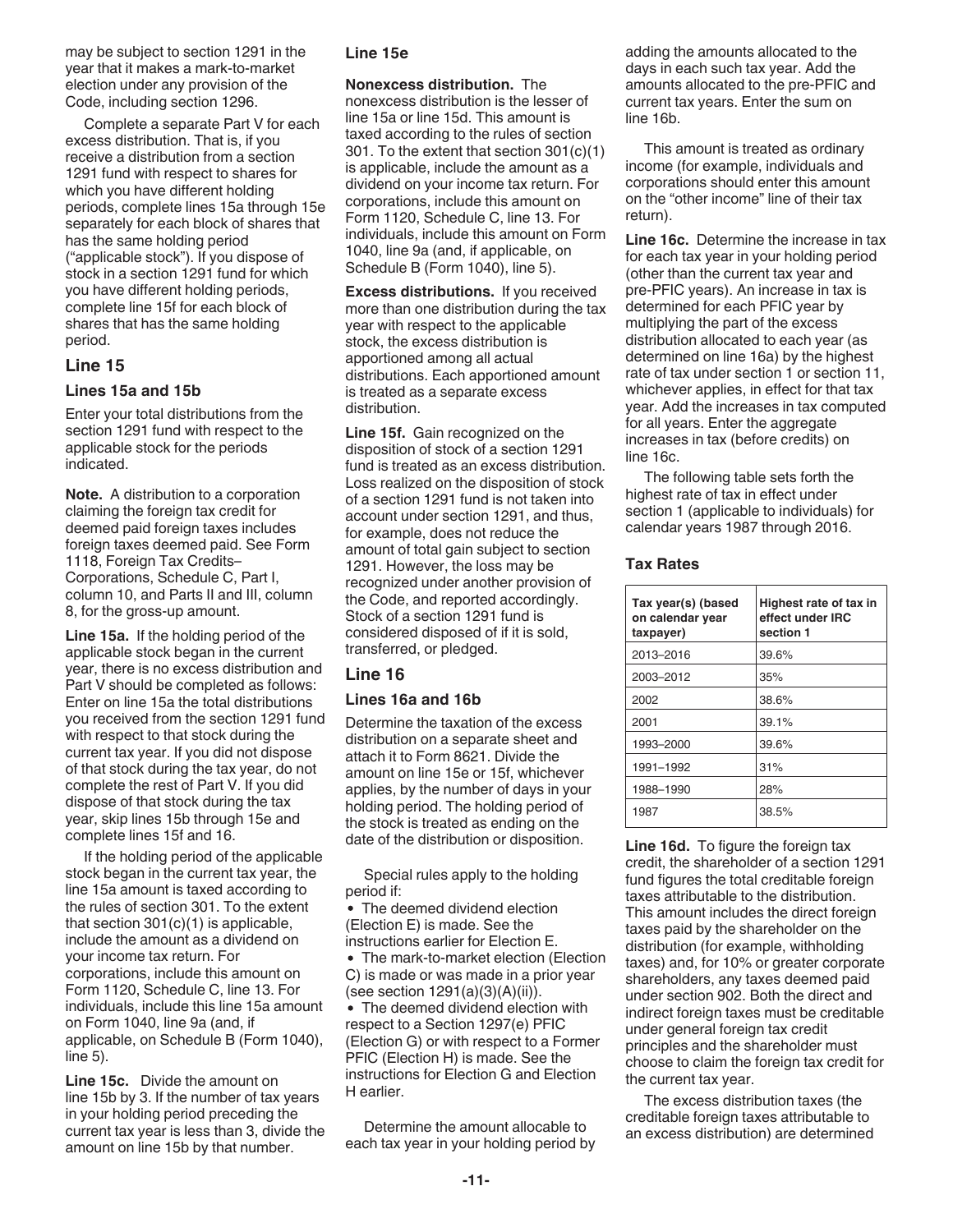by apportioning the total creditable foreign taxes between the part of the distribution that is an excess distribution and the part that is not.

The excess distribution taxes are allocated in the same manner as the excess distribution is allocated. See *Excess distributions* earlier. Those taxes allocated to pre-PFIC tax years and the current tax year are taken into account for the current tax year under the general rules of the foreign tax credit.

The excess distribution taxes allocated to a PFIC year only reduce the increase in tax figured for that tax year (but not below zero). No carryover of any unused excess distribution taxes is allowed.

When you dispose of PFIC stock, the above foreign tax credit rules apply only to the part of the gain that, without regard to section 1291, would be treated under section 1248 as a dividend.

**Line 16e.** This amount is the aggregate increase in tax and is included on your tax return as additional taxes.

For individuals, include the amount as part of the total for Form 1040, line 44. Check box c on line 44 and enter "1291TAX" in the entry space for that box.

For corporations, enter this amount on Form 1120, Schedule J, to the left of the entry space for line 2. Enter "Sec. 1291" next to the amount and include it as part of the total for line 2. Other entities should use the comparable line on their income tax return.

**Line 16f.** Interest is charged on each net increase in tax for the period beginning on the due date (without regard to extensions) of your income tax return for the tax year to which an increase in tax is attributable and ending with the due date (without regard to extensions) of your income tax return for the tax year of the excess distribution.

The amount of interest is determined by using the rates and methods under section 6621. See section 1291(c)(3) for more information regarding the computation of interest, and also see Rev. Rul. 2017-13, 2017-26 I.R.B. 1264 (or successor Revenue Ruling), for a list of historical interest rates under section 6621.

For individuals, include the interest as part of the total for Form 1040, line 62. Check box c on line 62 and enter "1291INT" and the amount of the interest in the entry space for that box.

For corporations, include the interest as part of the total for Form 1120, Schedule J, line 9f. See Instructions for Form 1120, Schedule J, line 9f.

# **Part VI. Status of Prior Year Section 1294 Elections and Termination of Section 1294 Elections**

Each person who has made a section 1294 election must (1) complete lines 17 through 20 to annually report the status of that election and (2) complete lines 21 through 24 to report the termination of any section 1294 election that occurred during the tax year. See Temporary Regulations section 1.1294-1T(h).

**Line 17.** Enter the last day of each tax year for which you made a section 1294 election that is outstanding. Do not include an election made in the current tax year.

**Line 18.** Enter the undistributed earnings of the QEF for which the payment of tax was extended by the section 1294 election entered on line 17. If the election was partially terminated in a prior year, enter the remaining undistributed earnings.

**Line 19.** Enter the tax for which payment was extended by the section 1294 election entered on line 17. If the election was partially terminated in the previous tax year, enter the balance of the deferred tax from line 25 of the prior year Form 8621.

**Line 20.** Enter the accrued interest (determined under section 6621) on the deferred tax. This is the interest accrued from the due date (not including extensions) of the return for the year for which the section 1294 election was made until the date the current year's return is filed.

**Line 21.** Enter the event(s) that occurred during the tax year that terminated one or more of the section 1294 elections reported on line 17. A section 1294 election may be terminated voluntarily. However, an election will terminate automatically, in whole or in part, when any of the following events occur:

An actual or deemed distribution of earnings to which the election is attributable (a loan, pledge, or guarantee by the QEF to or for the benefit of the taxpayer may cause a deemed distribution of the earnings);

• A disposition of stock in the QEF, including a pledge by the taxpayer of stock as security for a loan; or

• A change of status of the QEF (that is, a foreign corporation that is no longer a QEF or PFIC).

**Line 22.** Enter the earnings distributed or deemed distributed as a result of the events described on line 21. Earnings are treated as distributed out of the most recently accumulated earnings and profits. Accordingly, an event will first terminate the most recently made election.

An election may be terminated in whole or in part depending on the event causing the termination. Examples are as follows.

A distribution of earnings will terminate an election to the extent the election is attributable to the earnings distributed.

A loan, pledge, or guarantee by the QEF made directly or indirectly to the electing shareholder or related person will terminate an election to the extent of the undistributed earnings equal to the amount loaned, secured, or guaranteed.

A disposition of stock will terminate all elections with respect to the undistributed earnings attributable to that stock.

A change in status of the QEF will terminate **all** elections.

For more information, see Regulations section 1.1294-1T(e).

**Line 23.** Enter the deferred tax due from the termination of the section 1294 election. The deferred tax entered on line 19 is due if the election was completely terminated. If the election was only partially terminated, a proportionate amount of the deferred tax is due. That amount is determined by multiplying the amount entered on line 19 by a fraction, of which the numerator is the amount entered on line 22 and the denominator is the amount entered on line 18. The deferred tax is due by the due date of the shareholder's income tax return (without regard to extensions) for the year of termination.

When the election is terminated, corporations include the deferred tax as part of the total for Form 1120, Schedule J, line 11. Also enter the deferred tax to the left of line 11 and label it as "Sec. 1294 deferred tax."

For individuals, include the deferred tax as part of the total for Form 1040, line 62. Check box c on line 62 and enter "1294DT" and the amount of the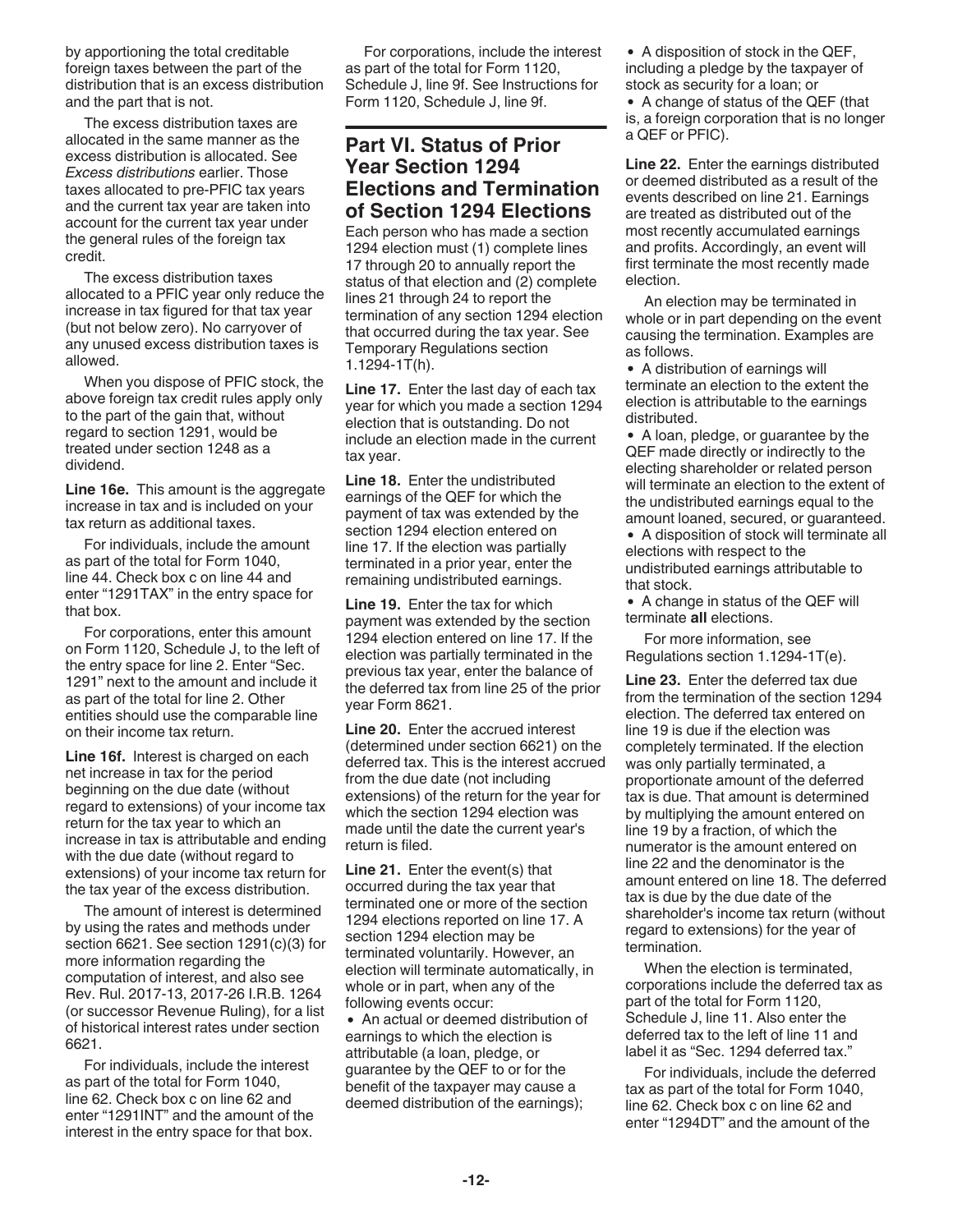deferred tax in the entry space for that box.

**Line 24.** Enter the interest accrued on the deferred tax. Interest accrues beginning on the due date (without regard to extensions) of your tax return for the tax year in which the section 1294 election is made, and ending with the due date (without regard to extensions) of your tax return for the tax year of the termination. Interest is computed using the rates and methods under section 6621.

For corporations, enter the amount of section 1294 interest at the bottom right

margin of Form 1120, page 1 and label it as "Sec. 1294 interest." Also include this amount in your check or money order payable to the United States Treasury. If you would otherwise receive a refund, reduce the refund by the interest due.

For individuals, include the interest from line 24 as part of the total for Form 1040, line 62. Check box c on line 62 and enter "1294INT" and the amount of the interest in the entry space for that box.

**Lines 25 and 26.** Complete lines 25 and 26 only if a section 1294 election is

partially terminated. Enter on line 25 the part of the deferred tax outstanding after the partial termination of the section 1294 election. This amount should equal line 19 minus line 23.

**Note.** As indicated in the line 19 instructions, for next year, be sure to enter the line 25 amount of this year's Form 8621 on line 19 of next year's Form 8621.

Enter on line 26 the accrued interest remaining after the partial termination of the section 1294 election. This amount should equal line 20 minus line 24.